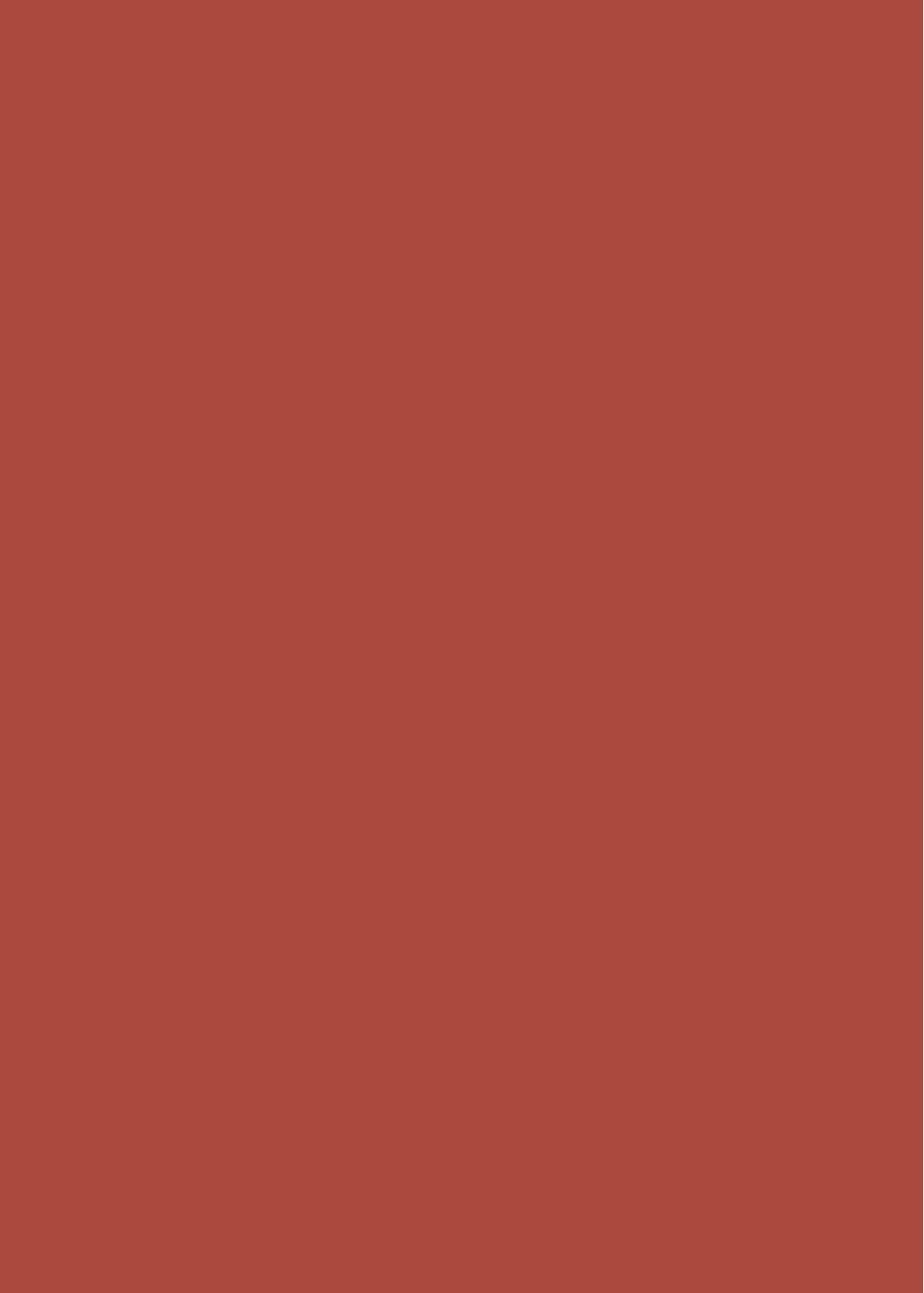## **WELCOME TO A PROVENCE EXPERIENCE IN THE BOUCHES-DU-RHÔNE**

When we promise our visitors a Provence experience, we promise them a Provence dreams are made of; a place we want them to remember forever. Spectacular natural sites and heritage, striking contrasts between town and country, a multi-faceted personality, a multicultural identity, an inspiring quality of light and refreshingly simple encounters. We promise an experience that will stay in their minds and spur them to return and linger longer.

In the Bouches-du-Rhône, travel rhymes with marvel, new discoveries are authentic and sincere, and the welcome is generous. Experiencing Provence to the full means enjoying insider tips on the best deals and top addresses, and opting to live awhile like a local, in respect of the local traditions and gorgeous environment. It is an opportunity to break the mould and embrace greater happiness, where excitement, relaxation, learning and passion have pride of place.

When we promise our visitors the Provence experience, we ultimately promise them the keys to understanding this land legends are made of.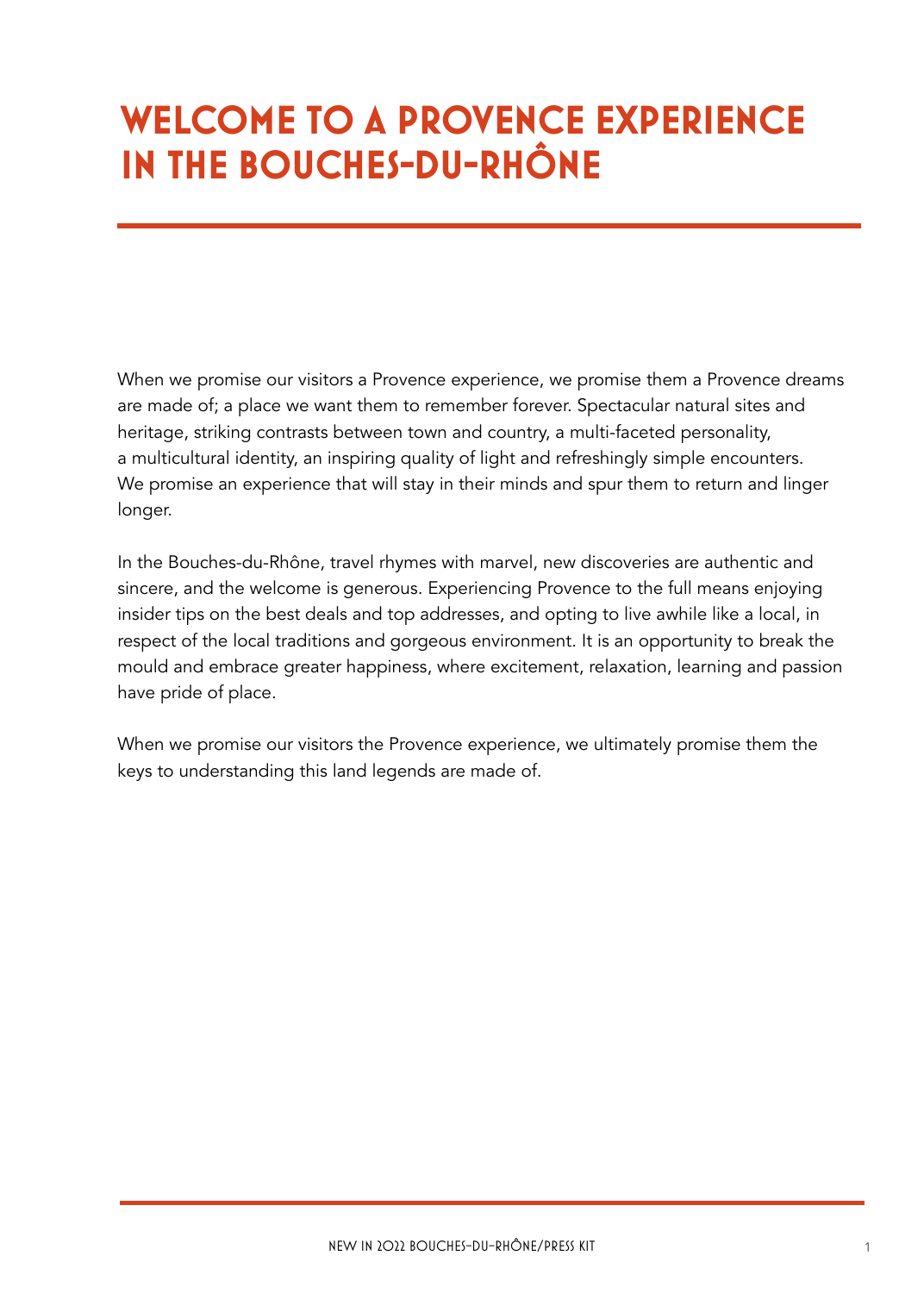



NEW IN 2022 BOUCHES-DU-RHÔNE/PRESS KIT

| p. 4  |
|-------|
| p. 8  |
| p. 14 |
| p. 18 |
| p. 22 |
| p. 26 |
| p. 28 |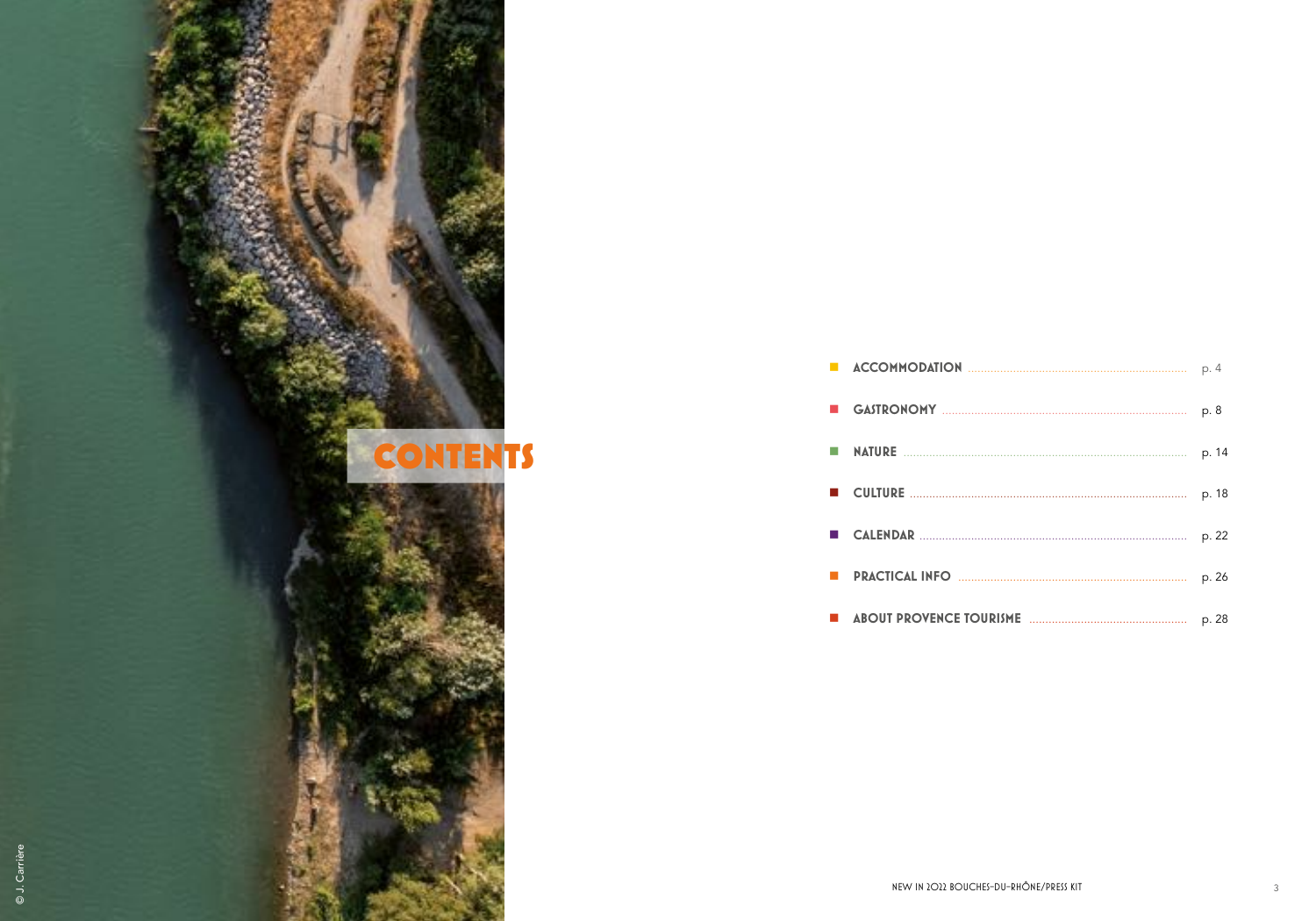Farmhouses, ranches, cottages, town houses, country houses and vineyards...

> Domaine de Valmouriane opened recently after two years of refurbishment work. Ideally located in the Alpilles Regional Nature Reserve, this five-star hotel offering 25 rooms and suites plus gastronomic cuisine, a spa and sumptuous landscaped gardens, promises a unique nature holiday steeped in a welcoming, casual atmosphere. **www.domainedevalmouriane.com**

Provencal hospitality comes in many shapes and forms. What's more, our accommodation providers are firmly committed to preserving our stunning environment.

#### Domaine de Valmouriane in Saint-Rémy-de-Provence

This intimate hotel with 11 rooms, set inside the Luma Foundation's "Parc des Ateliers", offers spectacular views over the dazzling Frank Gehry Tower and its ever-changing light reflections. Guests enjoy a variety of eating options, including the Drum Café, Réfectoire, Café du Parc and Terrasse des Forges. A unique artistic, architectural and environmental project, and the only one of its kind in Europe. www.luma.org

#### Hotel du Parc, Arles

Freshly-renovated by Sandrine, Jean-Yves and their two daughters, Mas de l'Ange nestles in the heart of the Camargue, at the foot of Etang de Vaccarès - a natural, 22-km lake - and offers 5 guest rooms plus a self-catering gite with top-of-the-range services. This warm and refined establishment is also dedicated to breathing new life into the surrounding outdoor spaces and

## **HOTELS**

## **GUEST ROOMS**

### Maison Vincent, Saint-Rémy-de-Provence

Set in the city centre, "Vincent's place" is a two-room apartment with a fullyfitted mezzanine. A pleasant terrace overlooks the roofs, church and Mont Ventoux. Decorated by Maison Vincent - a concept store inspired by the world of Vincent Van Gogh located on the ground floor -, this little hideaway is an ode to culture, art and fashion.

[www.alpillesenprovence.com/fiches/maison-vincent-2/](https://www.alpillesenprovence.com/fiches/maison-vincent-2/) 



### Mas de l'Ange, Etang de Vaccarès, Camargue

saltmarshes while honouring the environment.

[www.masdelangeduvaccares.com](http://www.masdelangeduvaccares.com)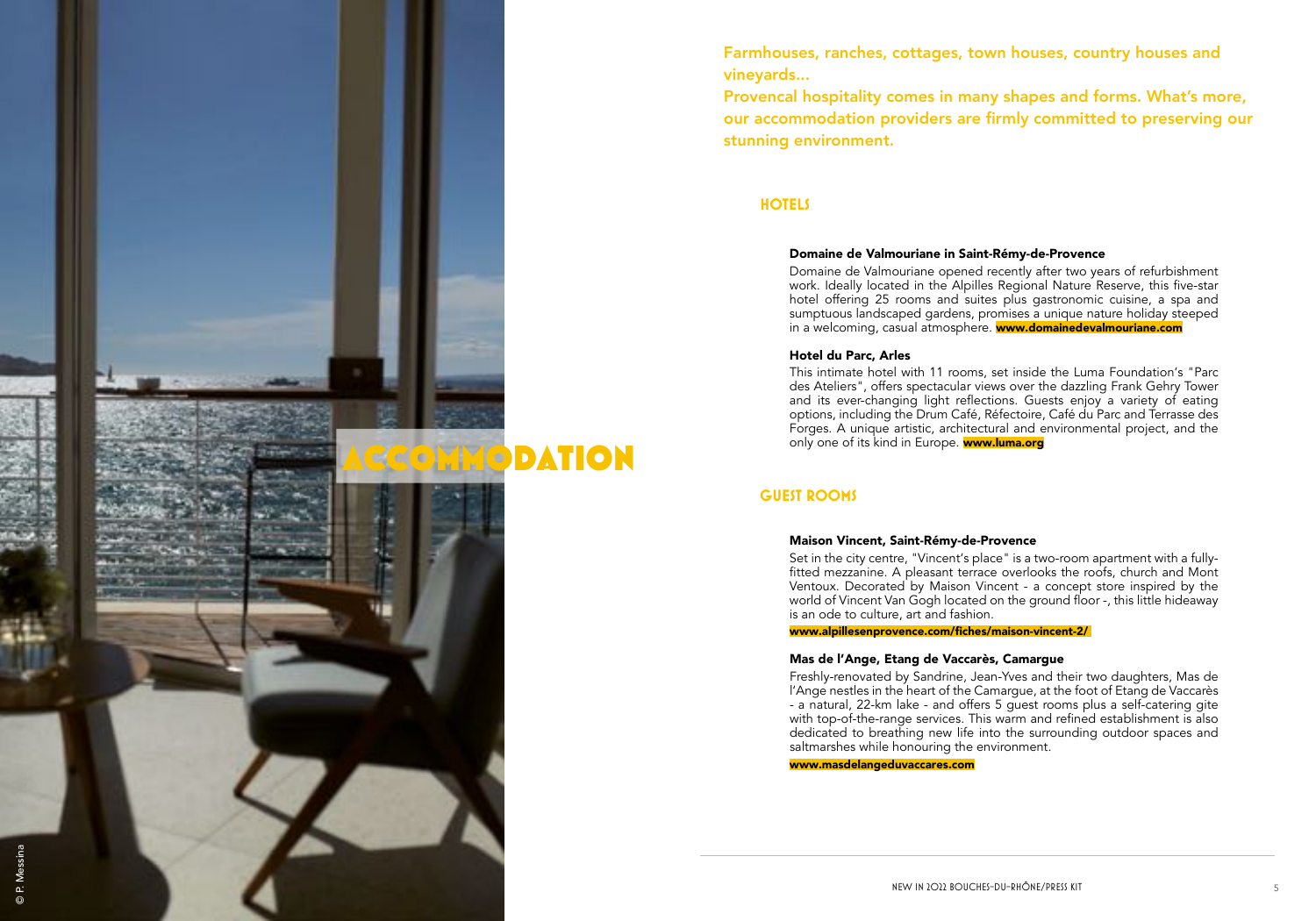## **ACCOMMODATION**

#### **OUR TOP PICK - GOING GREEN**

#### Lodges de Camargue, Port-Saint-Louis-du-Rhône

Two top-of-the-range suites set in gorgeous natural surroundings, combining luxury, charm and discretion. The bed, bathtub and terrace boast 180 degree vistas spanning the prettiest banks of Etang de Berre - Europe's largest sea lake – and changing colours of Sainte-Victoire mountain. Relaxation, standup paddleboarding, walking, bathing in wild coves and sampling local gastronomy on the marina are just some of the countless activities on offer just nearby. [www.](http://www.lessuitessaintpierre.ellohaweb.com)facebook.com/Lessuitessaintpierre/

> Ideally located on the banks of the Grand Rhône river, facing the ViaRhôna cycle route and Plage Napoleon beach road, the "Lodges de Camargue" were designed and built with ecology in mind. The 9 eco-friendly lodges, resembling wood cabins on stilts, blend seamlessly into this beautiful area where nature still rules. The complex even produces 90% of its own energy needs thanks to solar panels installed on the roofs of most of the lodges, while the swimming pond, embellished with numerous plant species, uses a natural water filtration system, promising a delightfully relaxing dip free from harmful products. www.lodgesdecamargue.com

#### **GUEST ROOMS**

#### Les Suites Saint Pierre, Istres

Tucked away in the Arles countryside, at Mas de Montredon, this guest house offers 5 tastefully-decorated rooms, a wellbeing space and large, tree-filled grounds topped with a permaculture vegetable garden and small farm.

Overflowing with Provence's inimitable lifestyle, this guest house serving casual table d 'hôte meals nestles on a hillside in the Estaque quarter, at the gateway to the Côte Bleue beaches. The two bedrooms and suite offer top of-the-range services plus terraces gazing out over the Bay of Marseille, and are decorated in a blend of styles reflecting the Tunisian and Franco-Italian cultures of the owners - a delightful husband-and-wife team.

#### Maison Fragonard, Arles

Fragonard has chosen to set down its bags in Arles at 7-9, Rue du Palais, a stone's throw from the city's famous Roman Amphitheatre and Roman Theatre. This unique new venue combines a ground floor boutique and upper floor guest house. The six rooms and suites reflect the Provencal spirit so dear to Fragonard and feature lovingly-restored traditional "tomette" terracotta floor tiles, garnet marble fireplaces and white plaster medallions. The three floors are topped with a terrace boasting breathtaking vistas over the rooftops of Arles. www.fragonard.com

#### Maison Tara Verte, Arles

www.maison-taraverte-arles.com

#### Casa Youm, Marseille

#### [www.casayoum.com](http://www.casayoum.com)

#### A confidential address in Cassis

Journalist and food photographer Magali Ancenay is the talent behind the new "Suites 23" B&B welcoming up to 10 guests, set facing the impressive Cape Canaille in the village of Cassis. Designed to reflect Magali's passion for gastronomy and decoration, guests will get a chance to take part in culinary workshops paying homage to the French art of decoration, kitchens and tableware. www.quatresaisonsaujardin.com

#### Mas des Monges, Tarascon







© Lodges de Camargue

Brimming with history, Mas des Monges is a pretty, 18th-century Provencal  $farmhouse, surrounded by 7.5 acres of woodland at the foot of the Montaanette$ hills. Cradled by the lilting sound of chirping cicadas, this gorgeous retreat, where generations of the same family have been rubbing shoulders for 50 years, offers two spacious, 35 m² bedrooms, plus a charming, 85m² apartment. Prolong the pleasure at the showroom, showcasing a fabulous range of creations by Provencal artisans. **www.masdemonge.com**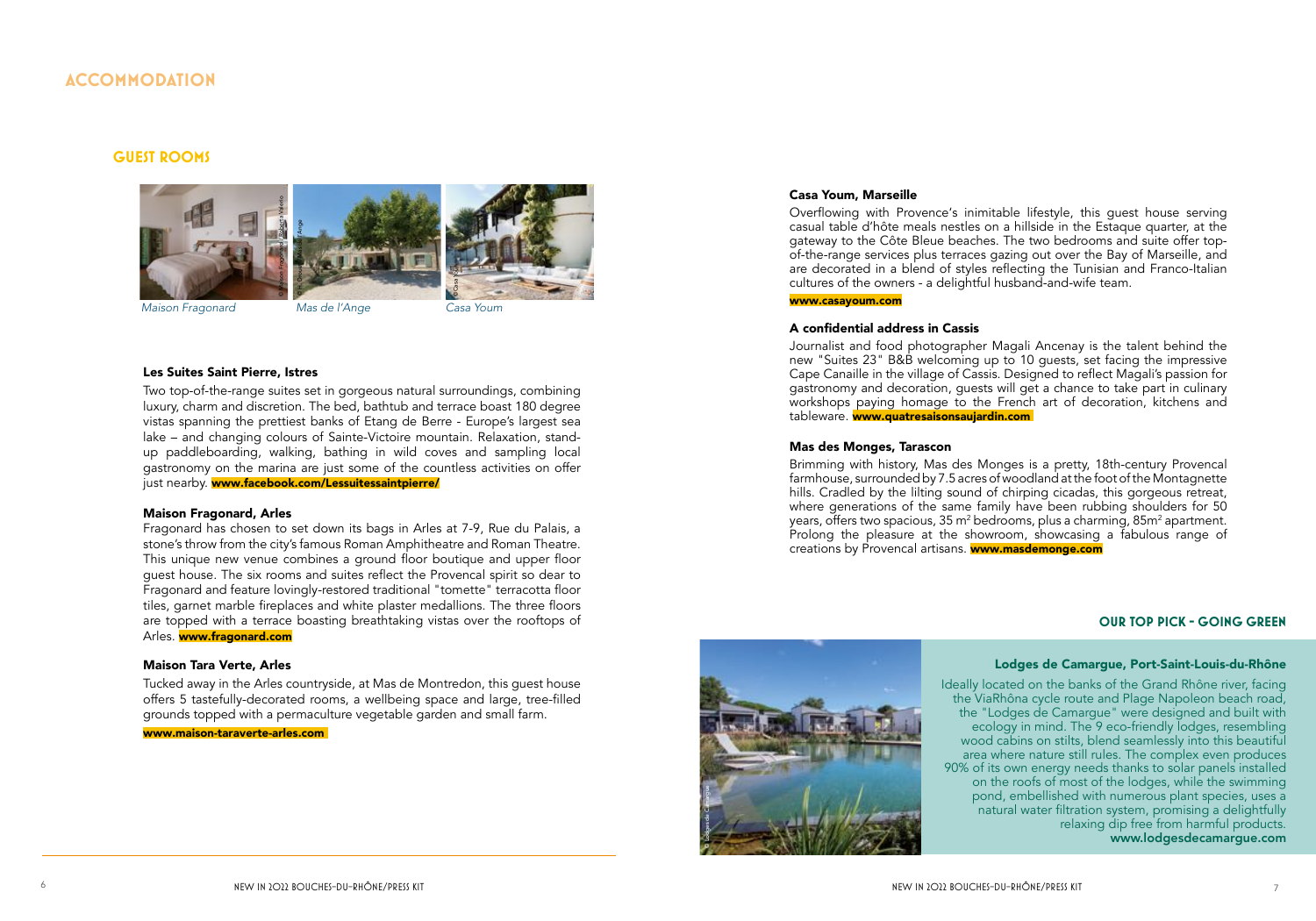A FEW OF THE YEAR'S HIGHLIGHTS\*:

- Pizza Festival in spring,
- Street Food Festival in summer,
- Grand Repas banquet in autumn.

Among the biggest successes in 2019 and 2021, our "diners insolites" novel dinners will be continuing to astonish the public throughout July, with a host of new venues and new chefs promising an unforgettable and even more demanding  $3<sup>rd</sup>$  edition, exalting local produce.

GASTRONOMY

Gastronomic Year in Provence initiative, with its impressive 1,000 events and 2 million participants, topped with special efforts to support restaurants in 2020 and the relaunch of major events in 2021, MPG is back this year for its 4th After the success of the MPG2019 (Marseille Provence Gastronomie 2019) edition!





MPG will be continuing to unite the Bouches-du-Rhône's gastronomy geniuses in 2022, around a variety of original creations and artistic or festive concepts produced by Provence Tourisme, for the greatest pleasure of locals and visitors alike.

Spearheaded by the Bouches-du-Rhône Area Council and Aix-Marseille-Provence Metropolitan Council, and fronted by Provence Tourisme, MPG has been breathing new life into Provence's food scene since 2019. Overflowing with festive, popular events paying homage to Provence's rich gastronomic heritage, it has brought tradition back into the limelight and placed the quest for excellence within everyone's reach.

Don't miss a second! www.mpgastronomie.fr

\* May be subject to change



NEW IN 2022 BOUCHES-DU-RHÔNE/PRESS KIT

© M. Manoukian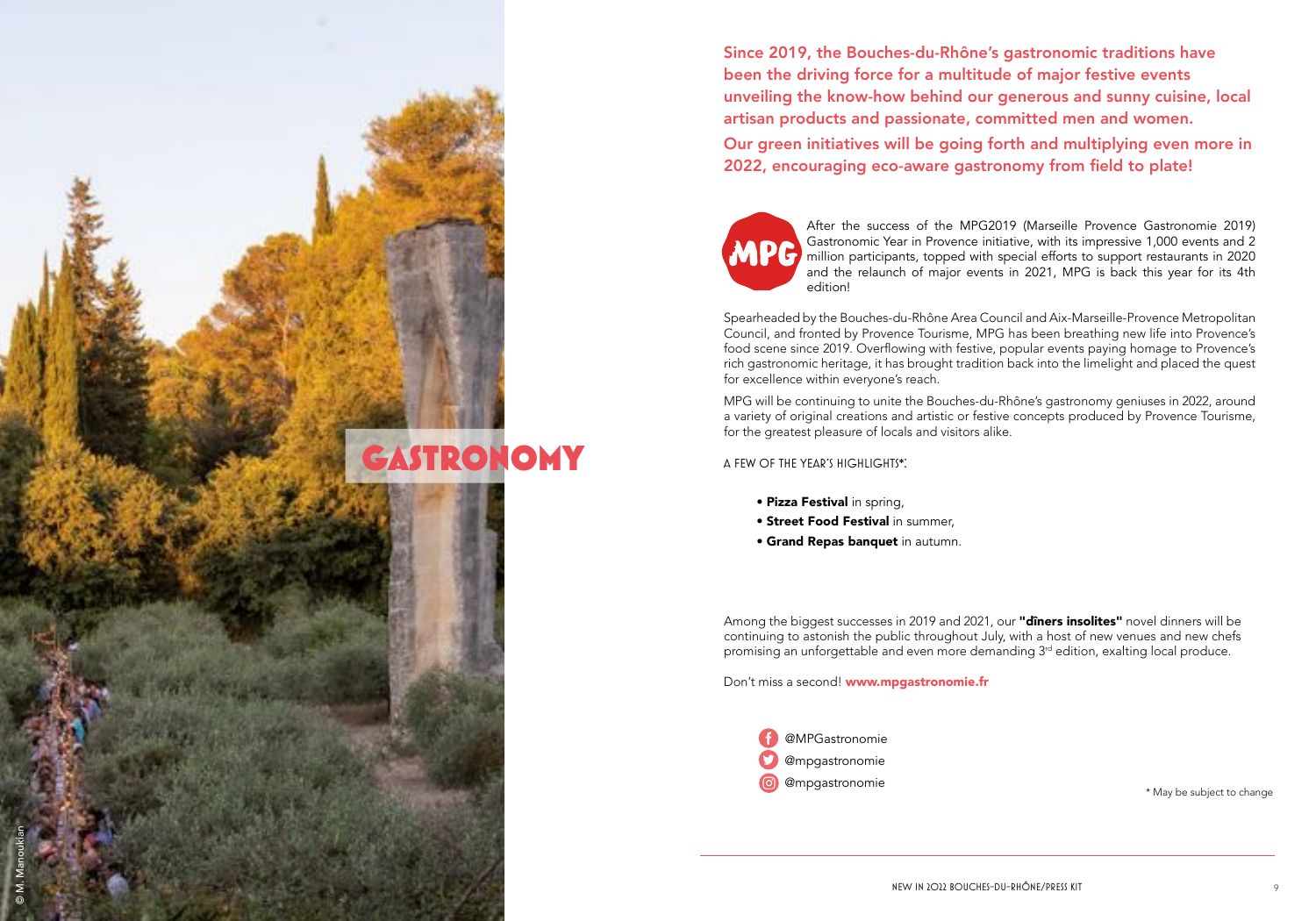## **NEW ADDRESSES**

#### Marseille

Located at the city's trendy, revamped Docks venue, Food Cub, launched in October 2021, is a new concept combining a business incubator and food corner. A hand-picked selection of seven entrepreneurial cooks benefit from a showcase at the Docks at a friendly rate for a period of 10 months, to help them grow their clientele. On the menu: French-style kebabs, Genoese focaccias, chef's cuisine in jars, a fine dining corner, health food restaurant, Caribbean and solidarity cuisine, plus the Refugee Food Festival quest chef showcasing Ethiopian specialties at Fidèle Traiteur.

An authentic seafood bistro has also opened near Marseille's Old Port. Coquille - courtesy of chef Jules Mollaret - is the new favourite haunt for fish and shellfish fans.

Things are smelling good on Rue de Lodi: Marseille's thoroughfare is now adorned with gastronomic mustdos including Café La Muse, a Parisian-style brasserie boasting an excellent selection of wines; Lodi Local, a farmers' grocery store favouring local producers and short circuits; Provisions, a multilingual cookery and gastronomy bookstore-come-delicatessen and nearby Copains wining & dining cellar.

Libala is the baby of fervent foodies Mathilde and Hugues Mbenda, chef at Le Jardin de l'Orphéon in Marseille. This nurturing establishment welcomes hungry punters for lunch, snacks and beverages in the beating heart of Marseille. Their healthy and delicious juices, concocted by the chef is creative mind and talented hands, are an absolute must.

Various new addresses shining the spotlight on female chefs opened in late 2021, including Regain by young chef Sarah Chougnet on Rue Saint-Pierre in the 5th arrondissement and Catherine by Marie Dijon and her brigade on Cours Julien. Both chefs have presided over the Gastronomic Year in Provence "dîners insolites" novel dinners. At La Maison des Nines in Rue d'Aubagne, every room unveils a new surprise: a kitchen for eating, a walk-in closet brimming with the latest fashions, a bathroom for perfumes and cosmetics, and dining room for private dinners and workshops.

VV Healty Living in the city's Pointe Rouge seaside quarter is a cosy and delicious new address for vegan brunches with sea views.

If you want to enjoy a bird's eye view of Marseille, hop over to the new Artplexe Canebière cinema housing the Brasserie Blum and Les Réformés restaurant - a rooftop venue set gazing out over Eglise des Réformés church -, or the Ciel rooftop restaurant serving lunches and brunches topped with panoramic vistas over Notre-Dame de la Garde basilica.

After Le Chardon in Arles and La Mercerie in Marseille, Julia Mitton, Harry Cummins and Laura Vidal have teamed up with young Marseille-born chef Valentin Raffali - the right-hand man of chef Harry Cummins for the last three years - to launch Livingston, a new organic wine bar-come-bistro in the Cours Julien quarter.

#### Aix-en-Provence & Pays d'Aix

Sauvage is THE new up-and-coming gastronomic address in downtown Aix.

Quentin Durand is the new chef of the Orangerie restaurant at the sumptuous Château de Fonscolombe, a charming hotel and vineyard set on a time-honoured estate - the former property of the aristocratic Saporta family - in Puy-Sainte-Réparade.

Chef Matthieu Dupuis Baumal never ceases to surprise us. A fervent Japan buff, he has joined forces with Japanese chef Kazunari Noda to create Kaiseki, a new, 100% Japanese address at Château de la Gaude paying tribute to the cuisine of Kyoto. This gourmet restaurant, where everything is lovingly curated down to the minutest detail, also serves sushi and Japanese street food.

Maison Française in Aix has expanded into a magnificent address encom and boutique, based on an innovative concept: it brings together the ver tableware, and exports it throughout the world.

Les Halles 1889 in Equilles is a 900 m<sup>2</sup> covered market offering a mouthan Italian delicatessen, vegetable shop, wood-fired rotisserie, fish and she combined café and pastry shop, traditional Aix "calisson" candy maker ar

#### Arles

Focusing on a carefully-curated selection of unique and original dishes fro created by talented chef Marjorie, has several hats: at lunchtimes, Marjor Challah bread traditionally eaten on Shabbat and cuisine made with local mezze night...

Located in a gorgeous, 18th-century stone building in the centre of Arles gourmet, entirely homemade French cuisine. Local producers - market ga even cheese makers - have pride of place here.

Tucked away in Arles' historic quarter, between the arena and Luma Foun gallery serving a combination of gourmet and cultural delights in a creativ

#### La Ciotat

After a very successful first year for Léa and Thomas Lecointe's Maison Ac now launched the Café Acacia. Savour a delicious cup of coffee with a ho tempting display of decorative items, craftwork and fresh produce, all aga favourite playlist. A great stop-off before heading to the shores of La Ciot

### **Alpilles**

Court-circuit in Saint-Rémy-de-Provence is an inspiring organic and vegal delicious, healthy food. The cuisine is seasonal and made with locally-sou the "Engagé Anti-Gaspi" anti-waste commitment label

#### Cassis

Set inside a beautiful old house (now a listed monument) in a lane in the novel decor and chic, relaxed ambience,  $\hat{O}$  rêv is a brand-new eatery ser cuisine focusing on fish. A genuine treat for the eyes and tastebuds.





| passing a restaurant, tea room             |
|--------------------------------------------|
|                                            |
| y best of French gastronomy and            |
|                                            |
|                                            |
| watering line-up of food shops:            |
|                                            |
| ellfish, plus a chic, buzzing bistro,      |
| nd range of gourmet workshops.             |
|                                            |
|                                            |
|                                            |
|                                            |
|                                            |
| om Arles, <b>La Cachette</b> a cosy eatery |
| ie revisits the humble sandwich with       |
|                                            |
| ly-sourced ingredients, while Friday is    |
|                                            |
|                                            |
| , L'Oriel, on Rue du Forum, serves         |
|                                            |
| ardeners, butchers, fishmongers and        |
|                                            |
|                                            |
| dation, L'Aire is a restaurant-come-art    |
|                                            |
| ve and welcoming atmosphere                |
|                                            |
|                                            |
|                                            |
|                                            |
| acia B&B, the dynamic duo have:            |
| omemade cake before perusing the           |
|                                            |
| ainst a backdrop of the couple's           |
|                                            |
|                                            |
| tat for a spot of sunbathing.              |
|                                            |
|                                            |
|                                            |
|                                            |
| n restaurant, giving pride of place to     |
| rced produce. What's more, it sports       |
|                                            |
|                                            |
|                                            |
|                                            |
|                                            |
|                                            |
| old quarter of Cassis, crowned with a      |
| ving creative, beautifully-presented       |
|                                            |
|                                            |
|                                            |
|                                            |
|                                            |
|                                            |
|                                            |
|                                            |
|                                            |
|                                            |
|                                            |
|                                            |
|                                            |
|                                            |
|                                            |
|                                            |
| Soupe au pistou                            |
|                                            |
|                                            |
|                                            |
|                                            |
|                                            |
|                                            |
|                                            |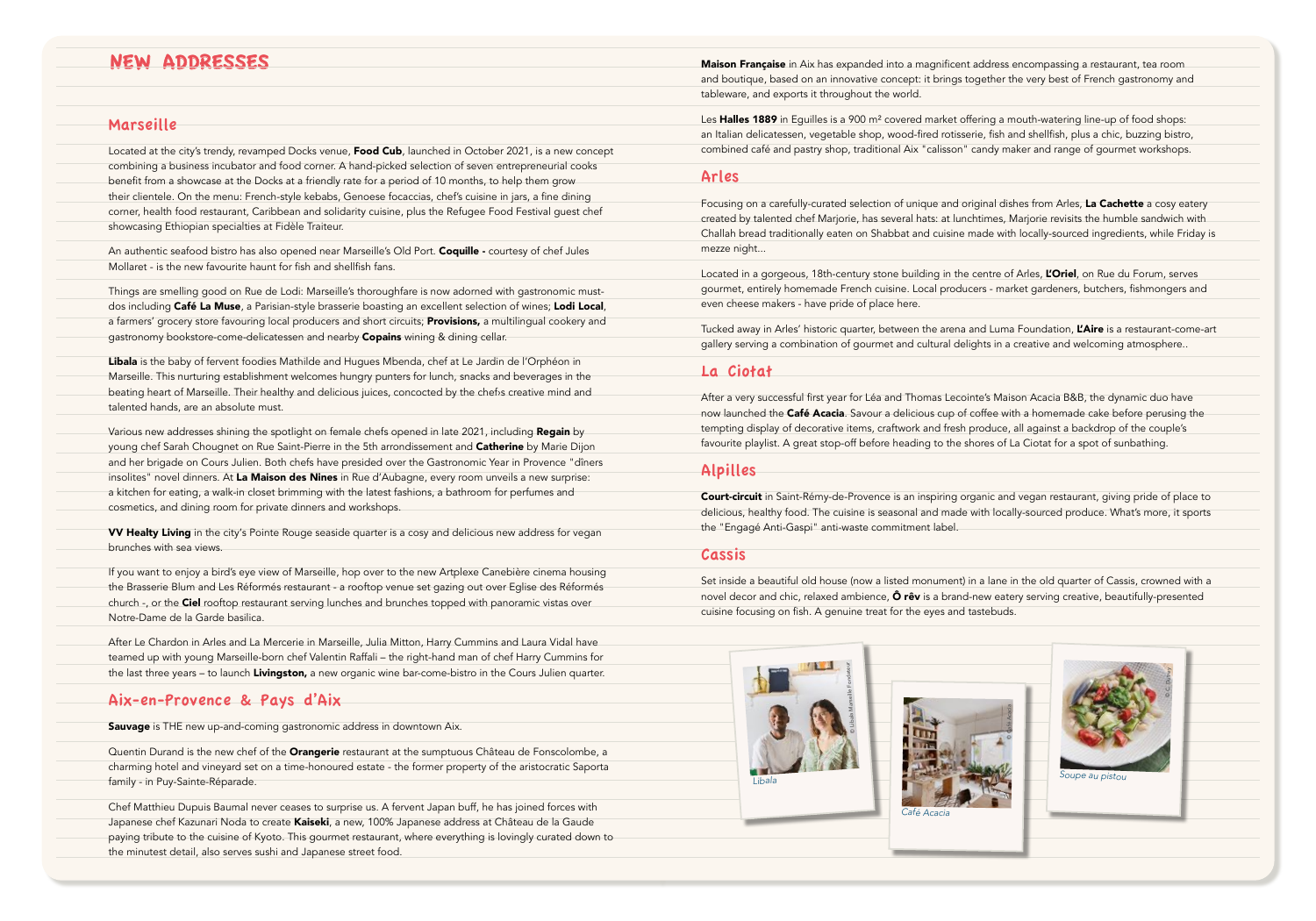## **GASTRONOMY**

#### **PRODUCERS**



lâteau Bonisson.

The Petit Roman

Château Bonisson, a new AOP Coteaux d'Aix-en-Provence vineyard, is enriching the Pays d'Aix wine tourism offering with a tour of its vines and tasting cellar, plus a contemporary arts centre dedicated to artistic promotion and research. www.bonisson.com

Garagaï pastis is an artisan pastis made with around twenty plants and fresh flowers: lemon balm, savory, thyme, dill, fennel flowers, peppermint, oregano and bay leaf, all gathered by Maixent Dubois around Sainte-Victoire mountain. Savour a sip of this delicious elixir for a voyage to the sweet-scented, sunny garrique, redolent with the sound of chirping cicadas!

#### www.distillerie-garagai.fr

#### **EXPERIENCES**

TOWN - Dive into a uniquely immersive experience at this novel venue dedicated to the world of pastis, recently opened at the Docks in Marseille. Mx by Pernod Ricard comprises 4 spaces instilled with the scents of Provence, offering tours, tasting sessions and workshops: a Pastis museum, shop, pastis bar and restaurant complete with a boules court. In addition to its immersive museum, Mx is a great place to hunt down local produce, savour an aniseed (or other) cocktail and sample an ever-changing menu courtesy of Provencal cuisine-loving chefs.

#### www.mxmarseille.com

COUNTRY - The Petit Roman stables offer gourmet horse rides showcasing locally-sourced artisan produce. You can opt for a half day, full day or longer trek, including bivouacking in summer. Trained by Navajo Indians, Sébastien and his team plunge riders into the palpitating atmosphere of the Wild West, at the heart of the Alpilles Regional Nature Reserve.

#### www.randochevalalpilles.com

## LA VALLÉE DE LA GASTRONOMIE - FRANCE ©

The Bouches-du-Rhône area is part of the Vallée de la Gastronomie - France © (Gastronomy Valley): a never-before-seen collaboration between two regions and two local areas - Burgundy-Franche-Comté, Auvergne-Rhône-Alpes, Bouchesdu-Rhône and Gard – to promote a new, international-level gourmet destination around the Saône and Rhône valleys. Its ambition: to offer a range of remarkable gourmet experiences, satisfying the quest for authenticity of today's travellers. From tours of Burgundy vineyards to authentic "calisson" candy tasting and discovering the secrets of truffle farming, visitors enjoy meeting a wide range of passionate men and women dedicated to growing, elaborating and preparing France's gastronomic treasures. **www.valleedelagastronomie.com** 



Domaine du Temps Perdu in Mouriès Abandoned since 1956, this ecosystem farm spanning 30 acres was blessed with a new lease of life in March 2020 and is now planted with olive trees, almond trees, fruit trees and vegetables. The farm is currently in-conversion to organic farming and is looking forward to obtaining the coveted AOP (Protected Designation of Origin) label for its Vallée des Baux olive oil. Not to be missed! www.domainedutempsperdu.fr

#### **OUR TOP PICK - GOING GREEN**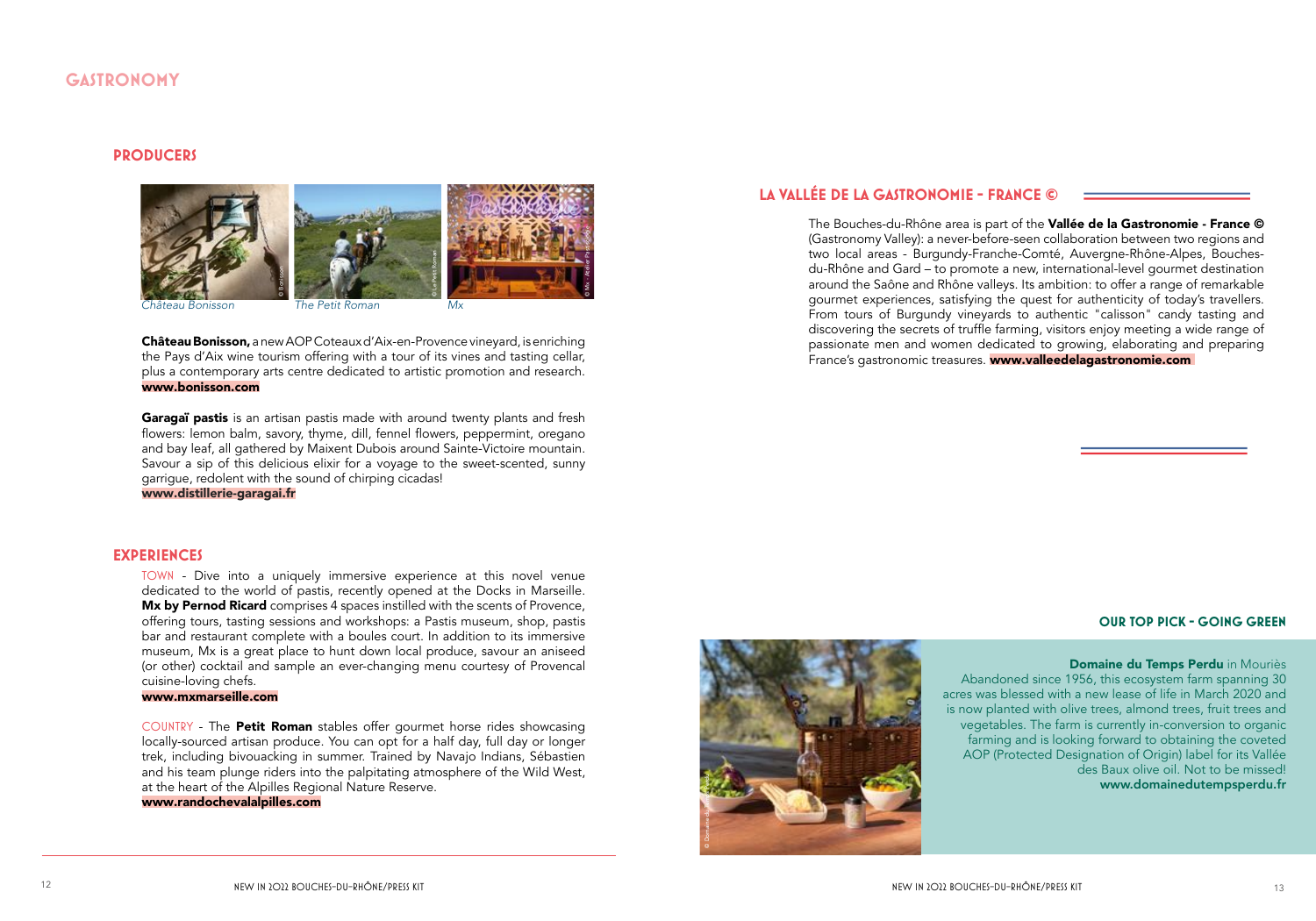The Bouches-du-Rhône area promises never-ending changes of scenery, all within arm's reach, from the arid garrigue of the Garlaban hills to the peaks of the Alpilles, views as far as the eye can see, cliffs suspended over azure waters and endless stretches of sand winding along the coast of Camargue... Explore this land of many faces to your heart's content thanks to our new hiking and cycling trails.

The Calanques National Park has attracted such huge crowds in the last two summer seasons (over 3,000 people a day in July and August 2021) that it has now decided to implement a free daily booking system, the first of its kind in a national park. The new system will initially only apply to Calanque de Sugiton, one of the Park's most popular fjords as it is fairly easy to reach. A maximum of 300 people a day will be able to stroll through the fjord, with checkpoints at all accesses (especially the main access on the Luminy campus). The aim of the booking system is to reduce the number of visitors and hence better protect the fjord's flora and fauna, trampled by sometimes-disrespectful walkers (litter, excessive noise, etc.). Please check the website for details on how to book. www.calanques-parcnational.fr

### **NEW BOOKING SYSTEM FOR CALANQUE DE SUGITON FJORD** FROM MARCH 2022

www.marais-vigueirat.reserves-naturelles.org

### **Man & Nature trail at Les Marais du Vigueirat**

**IATURE** 

Inaugurated during the World Wetlands Days (January 29<sup>th</sup> - February 28<sup>th</sup>, 2022), the 2 km "Sentier Homme et Nature" trail offers walkers a taste of typical Camargue scenery and wildlife (bulls, horses, herons, birds of prey, storks, etc.) and explores the ties woven for generations between man and nature in this extraordinary land. Focusing on environmental protection, farming, traditional know-how, archaeological digs, eco-constructions, and cultural and artistic activities, the new trail comes in addition to the 6 km Sentiers de l'Étourneau trail that visitors can also enjoy exploring at their own pace. A new app will be on offer too, designed to facilitate identification, discovery and interpretation during the walk. Walkers will also enjoy a free guided tour of the trail during the World Wetlands Days. Open every day from 9 am to 5 pm. Entrance fee €6 (access to all trails).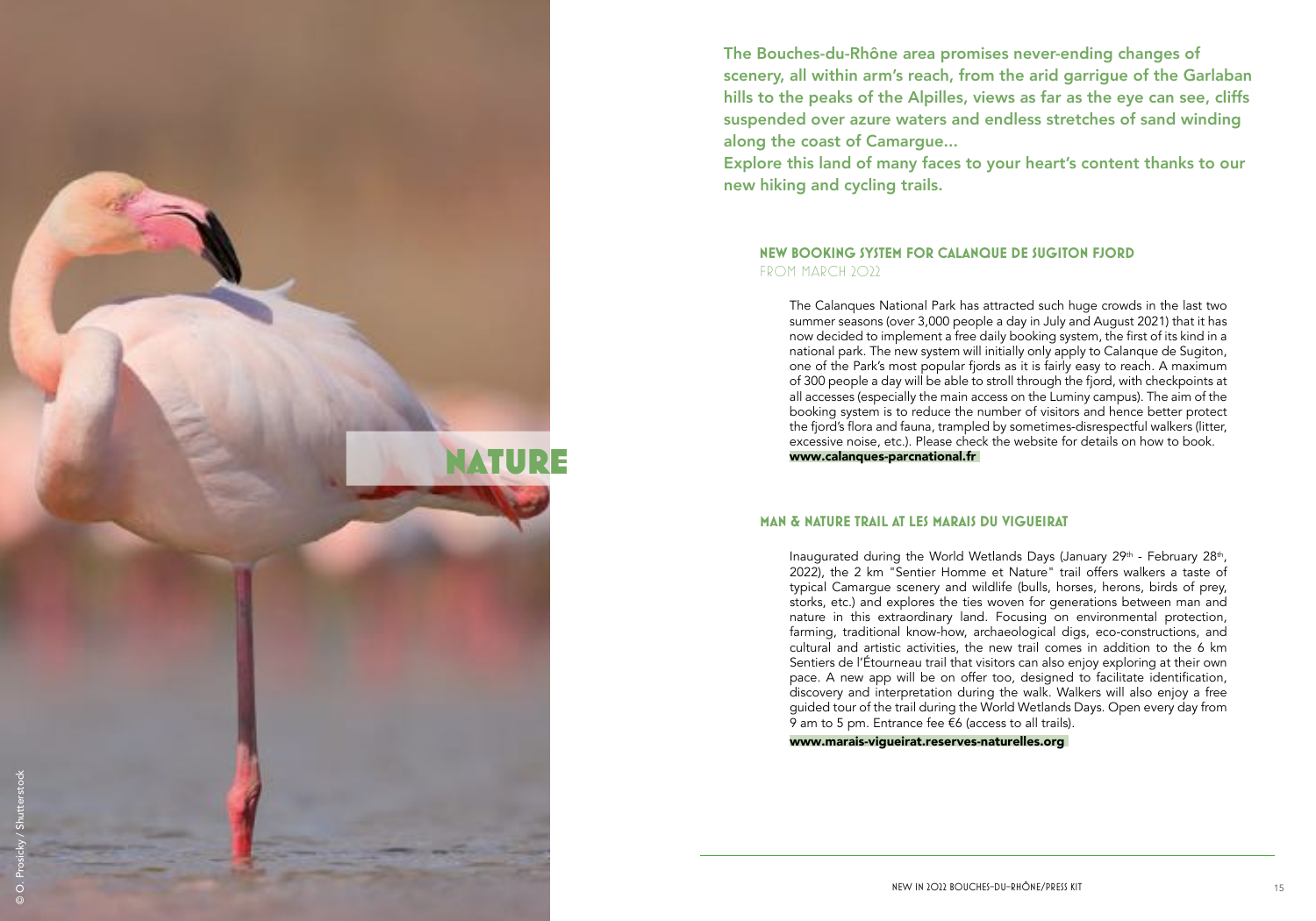## **NATURE**



#### **GR®69 LA ROUTO®. A NEW LONG-DISTANCE TRAIL**

La Routo is a long-distance hiking trail launching in spring 2022, stretching almost 540 km between France and Italy, along the old transhumance paths used to move flocks from their summer to winter pastures. This magnificent trail introduces walkers to various aspects of pastoral farming, from the plains of Camarque and La Crau to Stura valley in Piedmont. It departs from Arles and crosses the towns and villages of Maussane-les-Alpilles, Aureille, Salonde-Provence, Pelissanne, Equilles, Aix-en-Provence and Vauvenarques in the Bouches-du-Rhone area. You'll also be able to purchase a special Topoquide® quidebook to accompany your adventure.

www.larouto.eu

#### **NEW WATERSIDE HIKING TRAIL**

The ancient Verdon canal in Peyrolles-en-Provence was used to irrigate the Pays d'Aix area for nearly a century. It was shut down in 1970, then underwent a major architectural, environmental and touristic rehabilitation project. Today, walkers can enjoy this new, 12 km discovery and hiking trail: a round trip comprising 2 itineraries crossing Peyrolles forest from East to West. The rehabilitation work also included the safequarding and consolidation of various engineering structures. The canal's old galleries have been closed to preserve protected bat habitats, while new information panels now relate the history of the Verdon canal.

#### www.grandsitesaintevictoire.com

#### **PAYS D'AUBAGNE, A NEW, MUST-DO OUTDOOR SPORTS HUB IN PROVENCE**

Already appreciated by hiking enthusiasts, the Pays d'Aubagne et de l'Étoile area joined forces with the Rossignol group in October 2021 to launch the first Provence-Mediterranean Stations de Trail® and Nordik Walk® trails, together with an Espace R-Bikes® space. The offering includes around fifty outdoor activity trails (trail running, Nordic walking, cycling & hiking) and aims to become the Provence-Alpes-Côte d'Azur region's new base camp for outdoor sports. Promising to delight amateur sports fans and athletes alike, the trails cross three exceptional playgrounds: the Garlaban hills cherished by famous French author Marcel Pagnol, set gazing out over the Med, the ancient forests of the Sainte-Baume hills, and Sainte-Victoire mountain. You'll find the trails on the special apps developed by Rossignol Outdoor Experiences. www.tourisme-paysdaubagne.fr/outdoor-experiences/

#### **CAR-FREE IN CAMARGUE**

Camarque's tourist offices now offer cycling and river quides, the latter designed primarily for recreational boaters. Devoted to sustainable tourism, Camarque is also committed to developing its tourism offering and welcoming new visitors, through a range of itineraries and services that help maintain local resources, strengthen social cohesion and preserve the lifestyle of the local inhabitants. www.myprovence.fr



Transparent kayak and step paddleboard Azurloc & Go in La a sporty and picturesque adventure in one of the world's most beautiful bays! www.azurlocandgo.com

Ciotat rents out transparent kayaks that allow you to paddle while observing the underwater world. Also very eco-friendly, the step paddleboard uses leg power to propel the board forwards (like a stepper). It is fitted with a handlebar for excellent stability, promising

#### **OUR TOP PICK - GOING GREEN**

#### 2024 Olympics: eco-friendly and innovative new water sports

BlueWay<sup>™</sup> Trott Camarque, a leisure centre based in Saintes-Maries-de-la-Mer, offers a variety of slow tourism Camargue tours, including all-terrain electric scooter hire and excursions, canoe hire and excursions on the Petit Rhône river, plus an exclusive, ecofriendly and 100% recyclable new concept: the BlueWayTM electric watercraft. Reaching speeds of up to 11 km/h, this very-stable board, suitable for ages 5 to 85 years, allows users to stand and stroll on water and is perfect for exploring the local environment at an easy-going pace. www.trottcamargue.com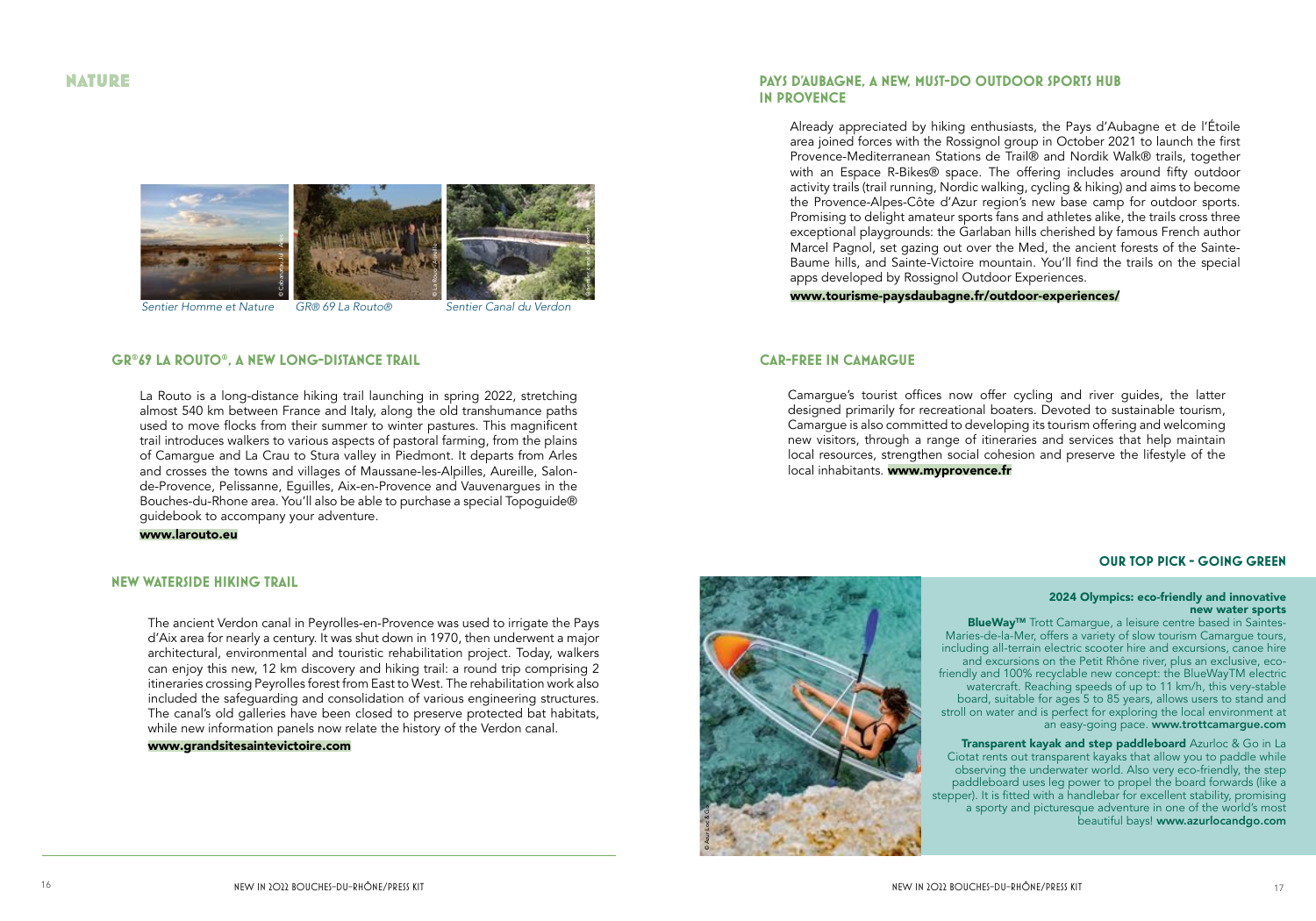Deeply attached to its traditions, the Bouches-du-Rhône area offers cultural tourism in every shape and form, from prehistoric heritage to contemporary art, opera and electronic music festivals. In 2022, the Bouches-du-Rhône is expanding its museum offering with the opening of a stunning replica of the Cosquer Cave at the Villa Méditerranée in Marseilles.

> The first Museum dedicated to the fabulous destiny of Paul Ricard has opened its doors at Domaine de Méjanes. Revamped by Paul Ricard's daughter Michèle Ricard, the estate is a genuine concentrate of Camargue, with bull and horse shows starring the local "gardian" cowboys, a tourist train weaving between land and lakes, horse riding, gypsy caravan lodgings, two restaurants and a shop selling local produce. The museum offers a fascinating dive into the story of the great entrepreneur and activist Paul Ricard, closely tied to that of Camargue and its people.



www.mejanes-camargue.fr

### **New Paul Ricard Museum at Domaine de Méjanes**

Famed for his extreme minimalism, South Korean contemporary artist Lee Ufan discovered Arles in 2012, at the time of the release of his first French monograph published by Actes Sud. He decided to set up his Foundation in the town and purchased the Hôtel Vernon, also referred to as the "Maison Dervieux", built between the 16th and 17th-centuries. The building's rehabilitation was entrusted to Japan's star architect Tadao Ando, who also designed a museum dedicated to Lee Ufan on the Japanese island of Naoshima. Opening in spring 2022, the foundation will feature the work of Lee Ufan, together with a bookshop, mediation spaces and reception areas.

www.leeufanfoundation.org

## **OPENING OF THE LEE UFAN FOUNDATION IN ARLES**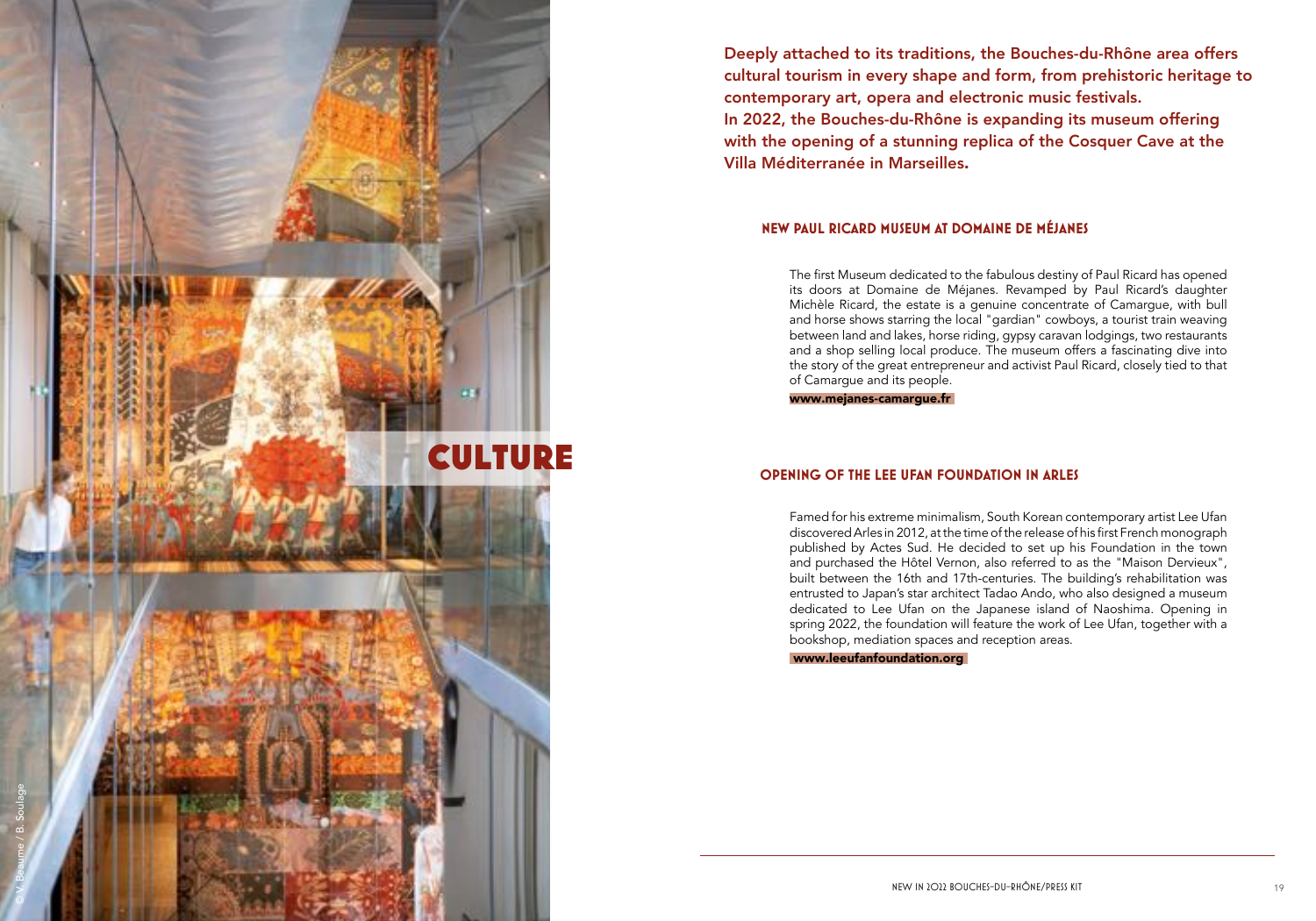## **CULTURE**



Rhône River

Musée Paul Ricard

**Fondation Lee Ufan** 

#### A MARITIME ARCHAEOLOGY AND ETHNOGRAPHY MUSEUM IN SAINTES-MARIES-DE-LA-MER

The town of Saintes-Maries-de-la-Mer will be unveiling a new museum space in spring 2022.

The first section of the museum, devoted to maritime archaeology, will be showing objects unearthed during underwater digs off the coast of Saintes-Maries-de-la-Mer from the 1980s, together with objects accidentally picked up by fishing nets. The area between the Rhône River and Mediterranean Sea was extremely busy between 5 BC and modern times, and numerous wrecks have been found there.

The Saintes-Maries-de-la-Mer museum has also inherited the collections of the former Baroncelli museum, an official "Musée de France" dedicated to Camarque and, in particular, the life of the Marquis Folco de Baroncelli. Committed to defending Camargue's natural heritage and the language and traditions of Provence, the Marquis, considered as the father of Camargue's unique identity, spread the area's renown far and wide. The new museum layout brings the two collections together and offers a chronological insight into the history of Camargue, from the arrival of the first Greek and Etruscan settlers, to the Marquis' death in 1926.

Accessible to all, the Saintes-Maries-de-la-Mer museum will be proudly presenting numerous local heritage treasures to the public for the very first time.

#### **COSQUER CAVE, A SUNKEN ARCHAEOLOGICAL TREASURE**

The Cosquer Cave, located in Calanques National Park or, more precisely, in Calanque de la Triperie fjord at Cape Morgiou in Marseille's 9<sup>th</sup> arrondissement, near Cassis, was first inhabited 33,000 years ago. It was discovered by the diver Henri Cosquer in 1985 and revealed to the public in 1991. The cave features over 500 exceptional cave paintings, including world-unique depictions of marine animals such as penguins, seals and creatures reminiscent of jellyfish. Due to rising sea levels since the Eighties, this magnificent cave is now submerged and its entrance is located 37 metres below sea level.

It is the only prehistoric underwater cave in the world.

Its replica, based on the model of the Chauvet Cave, will offer the public an exciting insight into this inaccessible site, while preserving an archaeological heritage that is doomed to extinction and raising awareness of the impact of rising sea levels. After two and a half years of work by Kleber Roussillon, Eiffage and the Corinne Vezzoni architecture firm, the magnificent replica will be opening in June 2022 at the Villa Méditerranée - J4 Esplanade, in Marseille.

#### www.grotte-cosquer.com

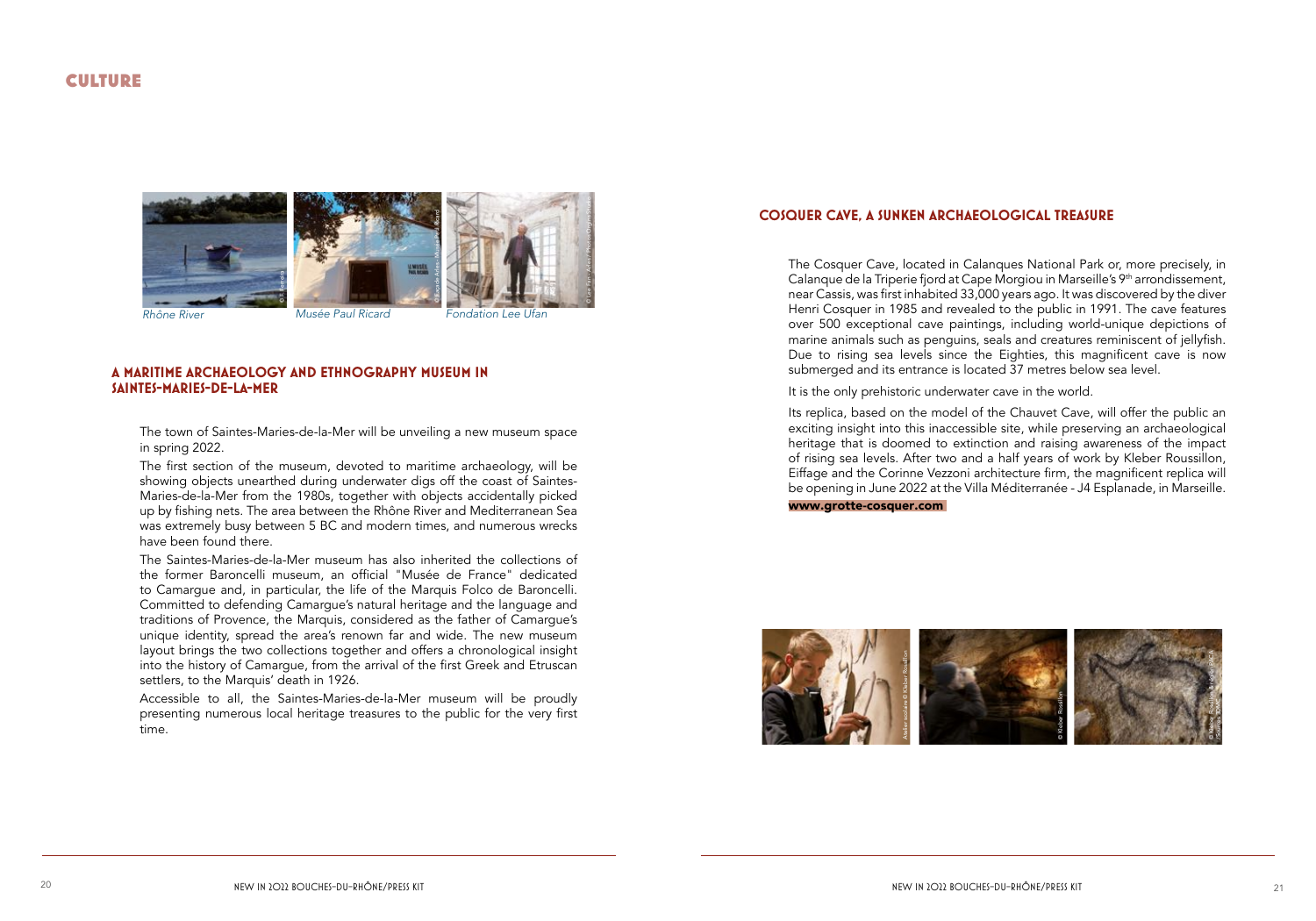#### INSTALLATION "Lumière" Mucem, **Marseille**

Artists Angela Detanico and Rafael Lain have wrapped Fort Saint-Jean 's Tour de Fanal tower in a radiant sky of sunshine and clouds, formed entirely using the word "Lumière", printed on tarpaulin. www.mucem.org

#### FROM MARCH 2022

#### FROM JANUARY 2022

#### EXHIBITION "Venise la sérénissime" Carrières de lumières, Les Bauxde-Provence

The "Carrières de Lumière" exhibition centre continues to explore the history of art with this new multimedia show dedicated to Venice, inviting audiences to roam along the Canal Grande and discover the mosaics adorning Saint Mark's Basilica. On a contemporary note, the accompanying short programme will be devoted to "Yves Klein, Infinite Blue".

#### EXHIBITION "Living room" Hôtel de Gallifet, Aix-en-Provence

#### EXHIBITION "Trésors de Venise -Collection Cini" Hôtel de Caumont, Aix-en-Provence

#### [www.carrieres-lumieres.com](http://www.carrieres-lumieres.com)

#### UNTIL MARCH 22ND, 2022

The Hôtel de Caumont is offering visitors a magical Venetian voyage courtesy of masterpieces from the Cini collection: one of the world>s largest collections of ancient Italian art. Shown for the first time in France, the selection of 70 works gives centre stage to the aesthetic and cultural core of the collection, spanning the 14<sup>th</sup> to 18<sup>th</sup> centuries. [www.caumont-centredart.com](http://www.caumont-centredart.com)

#### EXHIBITION La Joconde, Palais de la Bourse de Marseille

The Palais de la Bourse is welcoming the Mona Lisa – or almost! Rest assured, the original work will remain safely tucked away inside the Louvre in Paris. Featuring a variety of virtual immersive and interactive workshops, this exhibition aims to answer the many mysteries surrounding this mythical work of art. Who was Mona Lisa? What was her relationship with the artist? And what made the painting such an incredible success?

#### APRIL 6<sup>TH</sup> TO AUGUST 22<sup>ND</sup>, 2022

Three series by three guest artists, offering the public a fascinating insight into multiple viewpoints, visual expressions and artistic worlds. This atypical arts centre harbours a restaurant serving refined homemade cuisine concocted with local produce, plus a tea room. It hosts regular events showcasing local creative talent.

#### EXHIBITION "Abd El-Kader" Mucem, Marseille

#### www.hoteldegallifet.com

#### UNTIL MARCH 27TH, 2022

#### EXHIBITION " Perahim de l'avant-garde à l'épanouissement, de Bucarest à Paris" Musée Cantini, Marseille

The Musée Cantini is paying tribute to the singular career of Jules Perahim, one of the foremost painters of the avant-garde Surrealist movement in Romania in the 1930s.

#### EXHIBITION "Italia discreta" Musée Granet, Aix-en-Provence

EXHIBITION **"Souffler de son souffle"** Fondation Vincent Van Gogh, Arles [www.fondation-vincentvangogh-arles.org](http://www.fondation-vincentvangogh-arles.org)

#### MARCH TO AUGUST 2022



An exhibition paying homage to the extraordinary life of religious and military leader Abd El-Kader, founder of the Algerian State and forerunner of modern humanitarian law, and his immense historical and intellectual impact. [www.mucem.org](http://www.mucem.org)

#### UNTIL APRIL 24TH, 2022

#### [www.musees.marseille.fr/musee-cantini](http://www.musees.marseille.fr/musee-cantini)

#### APRIL 29TH TO AUGUST 26TH, 2022

An exhibition in partnership with the "Rencontres de la Photographie d'Arles" dedicated to photographer Bernard Plossu's work on the theme of Italy. The show will feature around a hundred mostly never-beforeseen photos, covering the period from the late Seventies to 2017.

[www.museegranet-aixenprovence.fr](http://www.museegranet-aixenprovence.fr)

#### UNTIL MAY  $1^{57}$ ,  $2^{20}$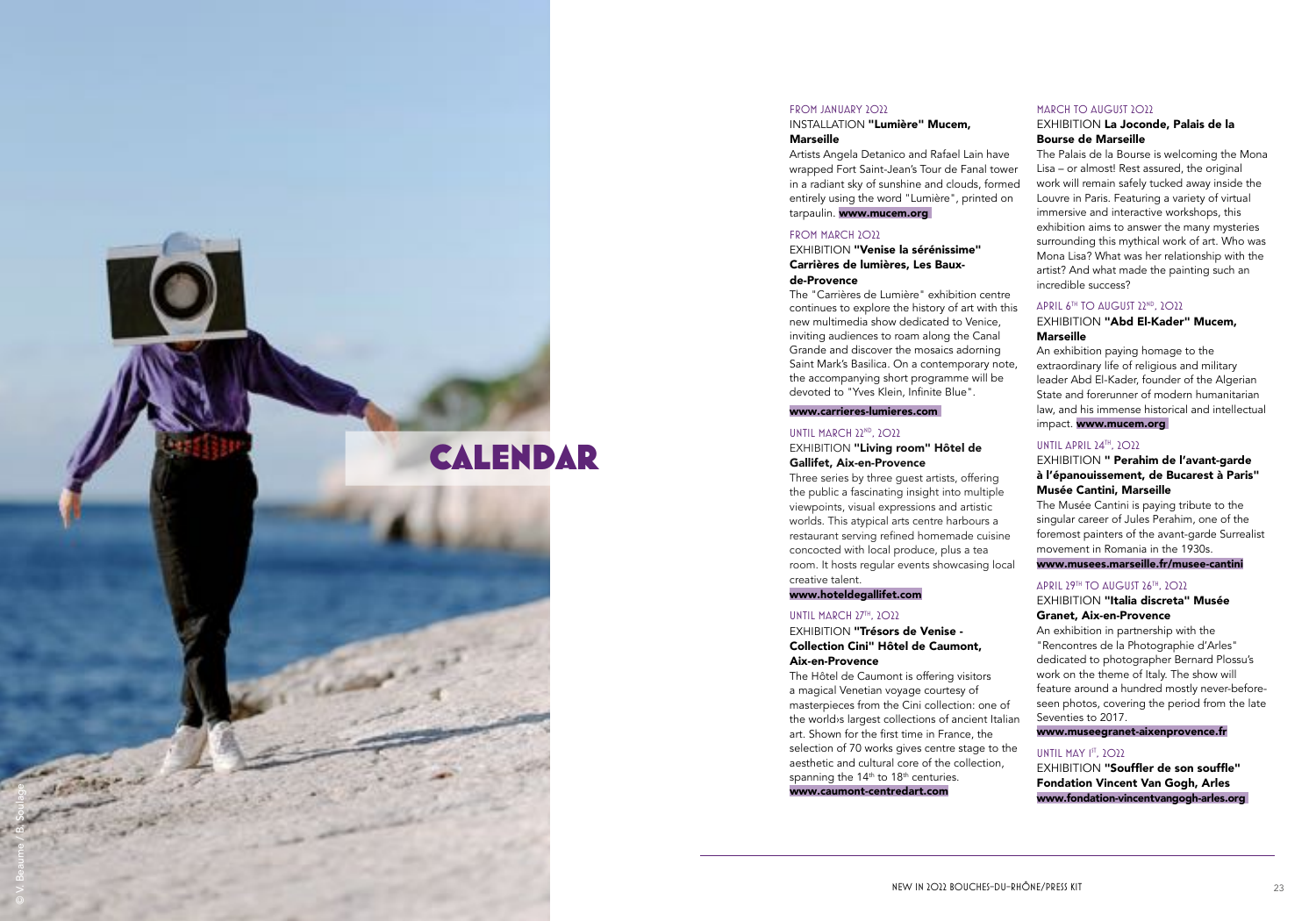## CALENDAR

Lumière Festival d'Aix-en-Provence Fondation Van Gogh

#### UNTIL MAY 15TH, 2022

#### EXHIBITION "Marseille, de Port en Ports" Musée Regards de Provence, **Marseille**

#### EXHIBITION **"Gargareôn" d'Ugo Schiavi,** Musée Réattu, Arles

An exhibition showcasing the exceptional geography of the Marseille coastline and its fjords, hills, islands and twenty or so ports, through the eyes of around sixty painters and photographers from various eras. [www.museeregardsdeprovence.com](http://www.museeregardsdeprovence.com)

#### EXHIBITION Raoul Dufy, Centre Caumont d'Aix-en-Provence

#### UNTIL MAY 15TH, 2022

Plunge into the heart of neo-mythology, where gargoyles mingle with plastic and human waste to form hybrid creatures and chimeras... Artist Ugo Schiavi, who spent several months in residence at the Musée Réattu, was deeply inspired by this history-packed site and the power of the adjacent Rhône River.

#### [www.museereattu.arles.fr](http://www.museereattu.arles.fr)

#### MAY 5TH TO SEPTEMBER 18TH, 2022

MUSIC **Festival Marsatac, Marseille** [www.marsatac.com](http://www.marsatac.com) 

#### JUNE 16TH TO JULY 11TH, 2022

Held at the city's finest venues, this dance and music festival offers an exciting blend of international talent and original creations by local artists. [www.festivaldemarseille.com](http://www.festivaldemarseille.com)

#### JUNE 22<sup>ND</sup> TO OCTOBER 17TH, 2022

EXHIBITION "Pharaons superstars" Mucem, Marseille

Featuring around 80 works, this exhibition of paintings, drawings, watercolours and ceramics, hosted in conjunction with Paris 's Museum of Modern Art, explores every period of Raoul Dufy, with particular focus on the artist 's close ties with the work of Cézanne from 1908 to 1914. [www.caumont-centredart.com](http://www.caumont-centredart.com)

#### MAY 25TH TO MAY 30TH, 2022

#### FESTIVAL Festival de la Camargue et du Delta du Rhône

This one-week event showcases around 150 films by directors from the world over. Screened throughout the City of Marseille, it attracts around 23,000 movie buffs . www.fidmarseille.org

#### JULY 2022

Local stakeholders actors, associations, environmentalists, photographers, naturalists, professionals, artists, scientists and public authorities will be joining forces again this year at the Camargue Festival to swap ideas and debate on the topics of nature and major environmental issues.

#### MUSIC **Marseille Jazz des 5 continents** [www.marseillejazz.com](http://www.marseillejazz.com)

#### JULY 2022

## MUSIC **Les Suds, Arles**

#### [www.festival-camargue.fr](http://www.indus3days.fr)

#### JUNE IOTH TO JUNE 12TH, 2022

## DANCE Festival de Marseille

#### MUSIC **Festival de Piano de la Roque** d'Anthéron

Celebrating its  $40<sup>th</sup>$  anniversary, the exceptional Roque d'Anthéron Piano Festival is benchmark on the international scene. [www.festival-piano.com](http://www.festival-piano.com)

Combining history and legend, this 5,000 year retrospective leads visitors on an exotic voyage exploring the exploits and, especially, posthumous rise to worldwide fame of the pharaohs. [www.mucem.org](http://www.mucem.org) 

#### JUNE 23RD TO JUNE 26TH, 2022

#### COMPETITION **Le Défi de Monte Cristo, Marseille**

#### EXHIBITION "Requiem" de Lee Ufan, Les Alyscamps, and "Arles 1981-2021", Cloître Saint-Trophime, Arles

A superb line-up of installations and exhibitions celebrating the 40th anniversary of the city's UNESCO World Heritage listing.

Created in 1999 and inspired by Edmond Dantès' mythical escape from Château d'If, the Monte Cristo Challenge is now Europe's biggest sea race, with 10,000 swimmers competing in 2021.

#### www.defimonte-cristo.com

#### JULY 4TH TO JULY 23RD, 2022

#### OPERA Festival International d'art lyrique d'Aix-en-Provence

A not-to-be-missed event for contemporary opera lovers, this year 's edition will be featuring two world premieres, prestigious conductors leading exceptional orchestras and top stars from the worlds of theatre and opera, boasting some of today›s finest voices. [www.festival-aix.com](http://www.festival-aix.com) 

#### JULY 2022

#### CINEMA **FID, Marseille**

A popular and friendly week-long festival, featuring an exciting line-up of world music concerts by top international talents. [www.suds-arles.com](http://www.suds-arles.com)

#### JULY 2022

#### COMPETITION **Le Mondial La Marseillaise**

Over 12,000 players will be battling it out again this year at the world's biggest petanque (boules) championship. Even amateur players get a chance to measure themselves against champions from around 20 countries. The Mondial is also a huge, popular celebration of petanque, free for spectators.

#### [www.mondiallamarseillaiseapetanque.com](http://www.mondiallamarseillaiseapetanque.com)

#### JULY TO SEPTEMBER 2022

#### FESTIVAL Les Rencontres de la photographie d'Arles [www.rencontres-arles.com](http://www.rencontres-arles.com)

#### JULY 22<sup>ND</sup> TO AUGUST 19TH, 2022

#### SEPTEMBER 2022

#### FOOD & WINE Les Vendanges étoilées, Cassis

3 days dedicated to gastronomy, beautiful tableware and fine AOC Cassis wines... [www.les-vendanges-etoilees.com](http://www.les-vendanges-etoilees.com) 

#### UNTIL SEPTEMBER 2022

#### OCTOBER 2022

#### FOOD & WINE "Fascinant Week-end", Pays d'Aix

Organized by Atout France, this delicious weekend event features yoga in the vines, musical evenings, gourmet hikes and heritage tours, hosted by holders of the prestigious "Vignobles et Découverte" Wine & Discovery label. [www.fascinant-weekend.fr](http://www.fascinant-weekend.fr)

#### OCTOBER 30TH, 2022

#### COMPETITION **Le Marseille-Cassis**

Starting out from the Orange Vélodrome stadium and ending in Cassis via Gineste mountain pass, this mythical half marathon welcomes over 20,000 runners from the four corners of the world and boasts breathtaking panoramic views.

[www.marseille-cassis.com](http://www.marseille-cassis.com)





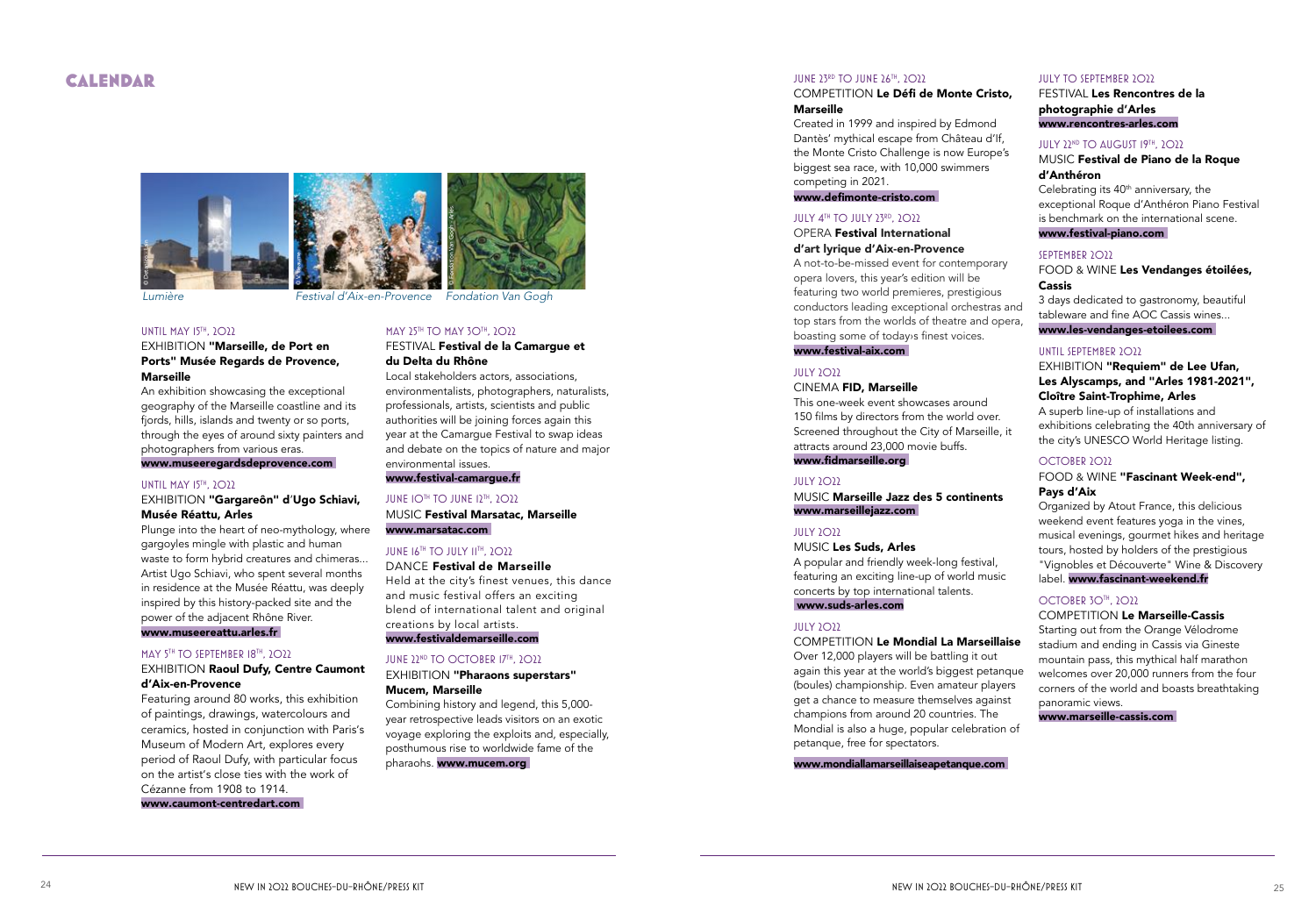## Fancy doing a feature on the Bouches-du-Rhône, or trying out an address or Provence experience?

#### **PRESS CONTACT**

**PRATICAL INFO** 

© W. Montoya / Unsplash

Beatrice Manzato Press officer +33 (0)4 91 13 84 19 bmanzato@myprovence.fr

**WWW.MYPROVENCE.PRO** is an exhaustive, tailored website designed for media and tourism professionals. What you'll find there:

PRESS CORNER: this is where you'll find all our press kits and press releases, plus, of course, the latest updates from Provence Tourisme and hot-off-the-press news from Provence.

MEDIA LIBRARY: 2,000 royalty-free images to illustrate your press articles, downloadable at https://mediatheque.myprovence.fr/ADT13/

LA SOURCE SPACE: a comprehensive round-up of Provence tourism data, including all our regularly-updated studies.

#### The **WWW.MYPROVENCE.FR** website

The must-have Bouches-du-Rhône tourism toolbox, My Provence is a concentrate of the very best our destination has to offer, hand-picked by Provence Tourisme in collaboration with local tourist offices, talents and personalities.

Myprovence.fr allows you to create YOUR Provence, including your favourite addresses, secret places and must-do experiences. Let's go local!

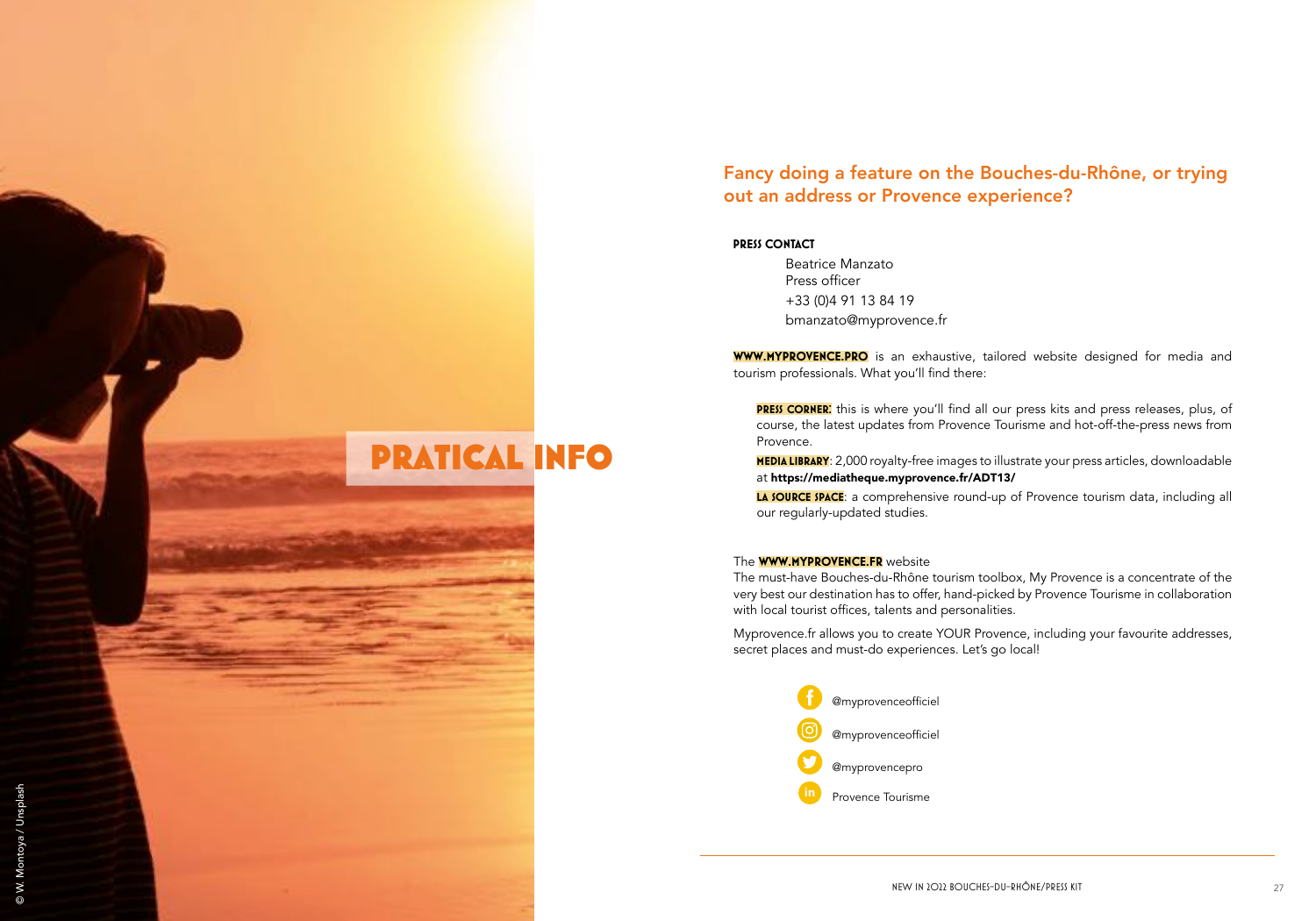## **ABOUT** PROVENCE TOURISME

The Bouches-du-Rhône area has been a leading French tourist destination for many years, clocking up nearly 41 million overnight stays, 8 million visitors and 28,600 tourism-related jobs.

Here at Provence Tourisme, our mission is to develop tourism while preserving the Bouches-du-Rhône's natural spaces (representing 50 % of our surface area), nurture the quality of life of our inhabitants – the destination's foremost ambassadors -, and enhance attractiveness while respecting our age-old identity.

Our job is to unite public and private tourism stakeholders behind a collective project, in the aim of expanding our tourism offering and spearheading new, meaningful marketing initiatives.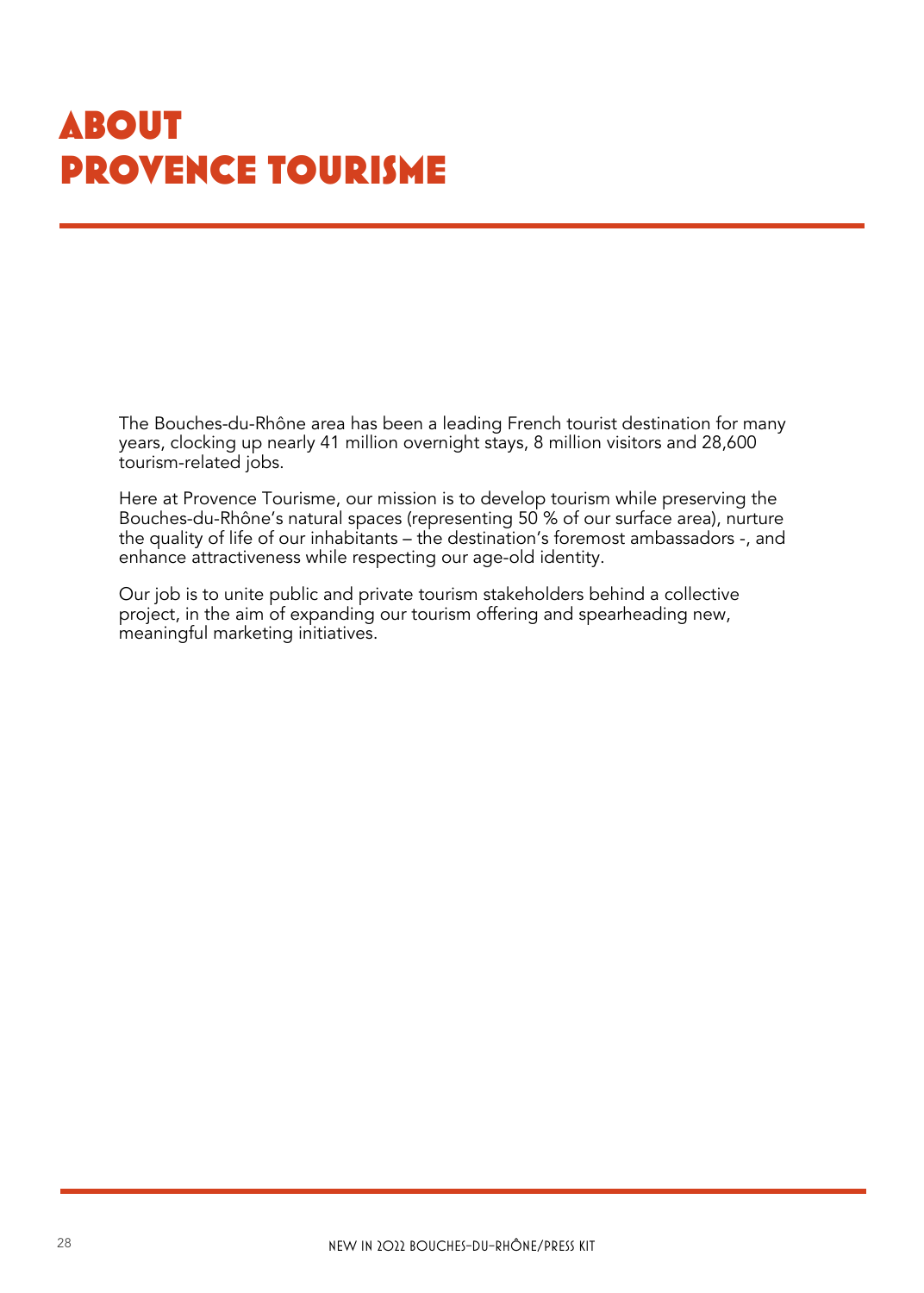## **BOUCHES-DU-RHÔNE**